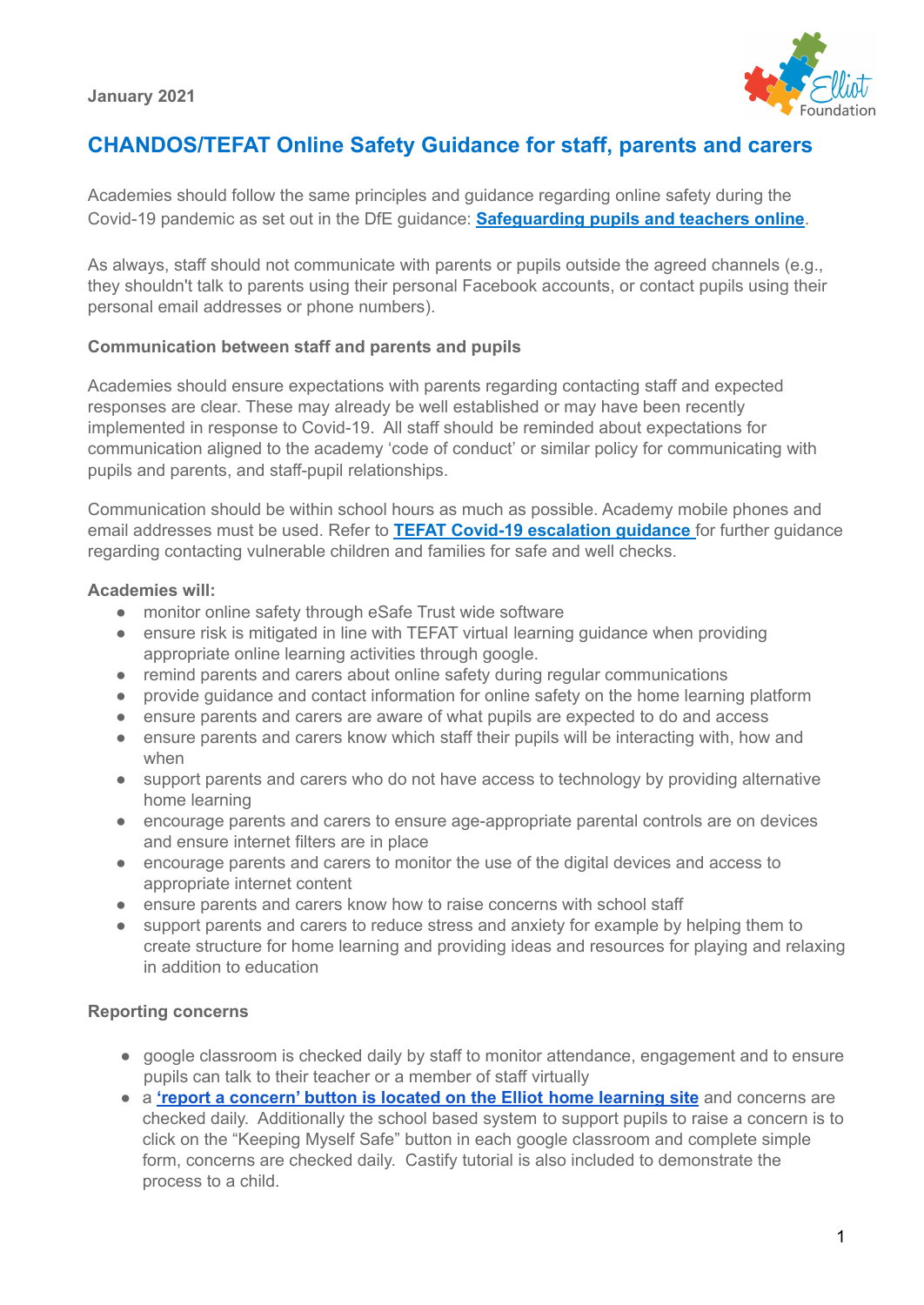- harmful online content should be reported to the **UK Safer [Internet](https://reportharmfulcontent.com/) Centre**
- staff and parents can access government advice and trusted resources from **[Educate](https://educateagainsthate.com/) [Against](https://educateagainsthate.com/) Hate** on safeguarding from radicalisation, building resilience to extremism, and promoting shared values
- academy home websites have parent support pages to support access to services and charities
- parents/carers and pupils are encouraged to report online bullying to the academy further advice on reporting online abuse can be found on the National Crime Agency's **[Child](https://www.ceop.police.uk/safety-centre/) [Exploitation](https://www.ceop.police.uk/safety-centre/) and Online Protection command (CEOP)**
- Parents and carers can also get advice and support from **[Anti-Bullying](https://www.anti-bullyingalliance.org.uk/tools-information/if-youre-being-bullied) Alliance** for children who are being bullied

# **For parents/carers**

### **Supporting you to keep your children safer online**

- try to monitor your child's online use and their internet access, maybe by being in a shared work space or area at home
- remind your child to let you know if they see anything upsetting or inappropriate online so that you can support them
- talk to your children about the advantages of being able to access the internet alongside the risks of 'over sharing', sharing private information and cyber bullying - **[Internet](https://www.internetmatters.org/?gclid=EAIaIQobChMIktuA5LWK2wIVRYXVCh2afg2aEAAYASAAEgIJ5vD_BwE) matters** provides age appropriate online safety checklists and tips to help parents and carers talk to their children
- be aware of what the academy are expecting children to do and who and how you can contact the academy if you have any concerns
- see our academy home **website for parent [support](https://www.chandos.bham.sch.uk/page/?title=COVID%2D19+UPDATES+%26amp%3B+INFORMATION&pid=152) pages** to support access to services and charities
- See our academy **[safeguarding](https://www.chandos.bham.sch.uk/page/?title=Safeguarding+and+e%2Dsafety&pid=122) and online safety page** for further information on how to protect yourselves online.
- please report online bullying to us by email (**[enquiry@chandosprimary.org](mailto:enquiry@chandosprimary.org)** for the attention of Mr Allan) or by phoning school directly on 0121 464 3881 and asking to speak to the head teacher or anyone of the assistant head teachers.
- report harmful online content to the **UK Safer [Internet](https://reportharmfulcontent.com/) Centre**
- you can access government advice and trusted resources from **[Educate](https://educateagainsthate.com/) Against Hate** on safeguarding from radicalisation, building resilience to extremism, and promoting shared values
- there is further advice on reporting online abuse can be found on the National Crime Agency's **Child [Exploitation](https://www.ceop.police.uk/safety-centre/) and Online Protection command (CEOP)**
- you can also get advice and support from **[Anti-Bullying](https://www.anti-bullyingalliance.org.uk/tools-information/if-youre-being-bullied) Alliance** for children who are being bullied

### **Additional guidance for supporting your child on google classroom**

Here is a simple checklist to ensure what your children are posting and sharing on the Google Classroom is safe. In all year groups except Nursery we are using Google Classroom in a simple way to make it as easy as possible for children to see the tasks and then post their work. We open and close the stream at set times each day and staff monitor and respond to the work which is posted. As a result of this, any work which is posted in the stream is visible to all the children and staff who belong in the classroom. This means we need you to think carefully about what you are happy to post and share with us all.

## **Before you post your child's work please check:**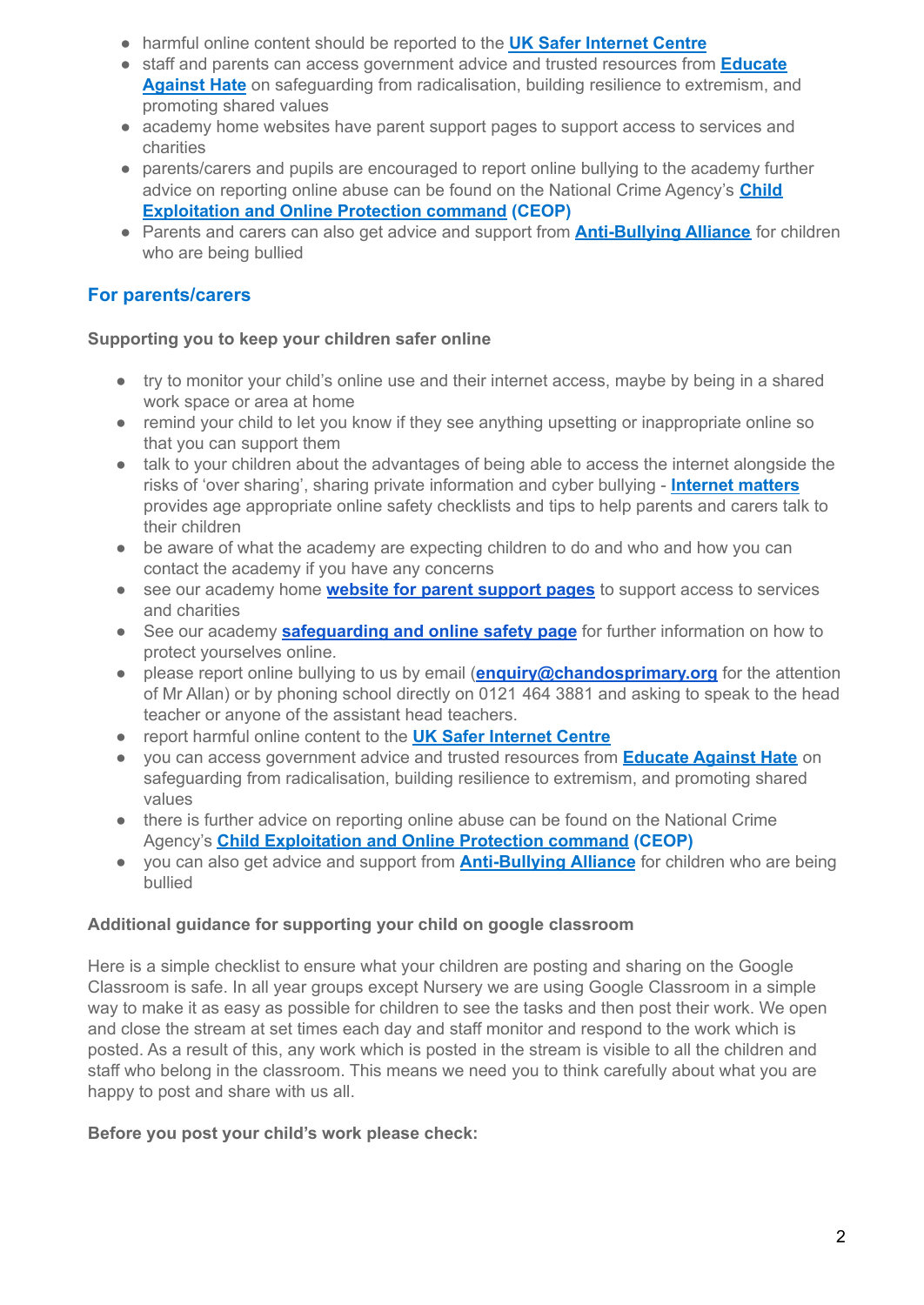- **Are you happy for the staff and all the class to see this work?** *(if you do not want* photos of your children on here please just post the work, if your child would like to be in *the photo please make sure they are dressed appropriately - not in underwear, swimwear or partially clothed)*
- **Can the work be seen clearly?** *(make sure it is not blurry or some parts have been missed out)*
- **What is in the background or at the side of the picture?** *(ideally a plain background is best such as a wall)*
- **Who is in the picture/video?** *(make sure it is only who you want it to be and other family members are not caught in the background by mistake or anyone in the picture is not fully clothed, or reflected in a mirror)*
- **Are any personal items or personal details visible on the screen?** *(e.g. if you are taking a photograph of work on a table make sure there isn't anything else on the table which could identify where you live or give clues about your personal details, e.g. bills, post etc)*
- **Have you looked at the photo/watched the entire video to check you are completely happy with it?** *(this is just like when we say to children read your work before you hand it in)*

If you have read through this checklist and are happy to proceed please upload your work to the Google Classroom. Please remember that by uploading your work in this way you are giving your permission to share this learning with the staff and other children in the Google Classroom. Work which is posted in the stream is able to be seen by other children as well as staff.

**PLEASE NOTE, IF YOU DO NOT WANT PHOTOS OR VIDEOS OF YOUR CHILD VISIBLE TO THE WHOLE CLASS PLEASE DO NOT POST THEM ON GOOGLE CLASSROOM IN THE STREAM.**

## **Additional resources for parents and carers**

The DfE has listed the following resources to support you to keep your children safe online, please click on the links to find out more:

- **[Internet](https://www.internetmatters.org/?gclid=EAIaIQobChMIktuA5LWK2wIVRYXVCh2afg2aEAAYASAAEgIJ5vD_BwE) matters** provides age-specific online safety checklists, guides on how to set parental controls on a range of devices, and a host of practical tips to help children get the most out of their digital world
- **[Thinkuknow](https://www.thinkuknow.co.uk/)** provides advice from the National Crime Agency (NCA) on staying safe online
- **[Parent](https://parentinfo.org/) info** is a collaboration between Parentzone and the NCA providing support and guidance for parents from leading experts and organisations
- **[Childnet](https://www.childnet.com/parents-and-carers/parent-and-carer-toolkit)** offers a toolkit to support parents and carers of children of any age to start discussions about their online life, to set boundaries around online behaviour and technology use, and to find out where to get more help and support
- **London Grid for [Learning](https://www.lgfl.net/online-safety/)** has support for parents and carers to keep their children safe online, including tips to keep primary aged children safe online
- **[Net-aware](https://www.net-aware.org.uk/)** has support for parents and carers from the NSPCC, including a guide to social networks, apps and games
- **Let's Talk [About](https://www.ltai.info/staying-safe-online/) It** has advice for parents and carers to keep children safe from online radicalisation